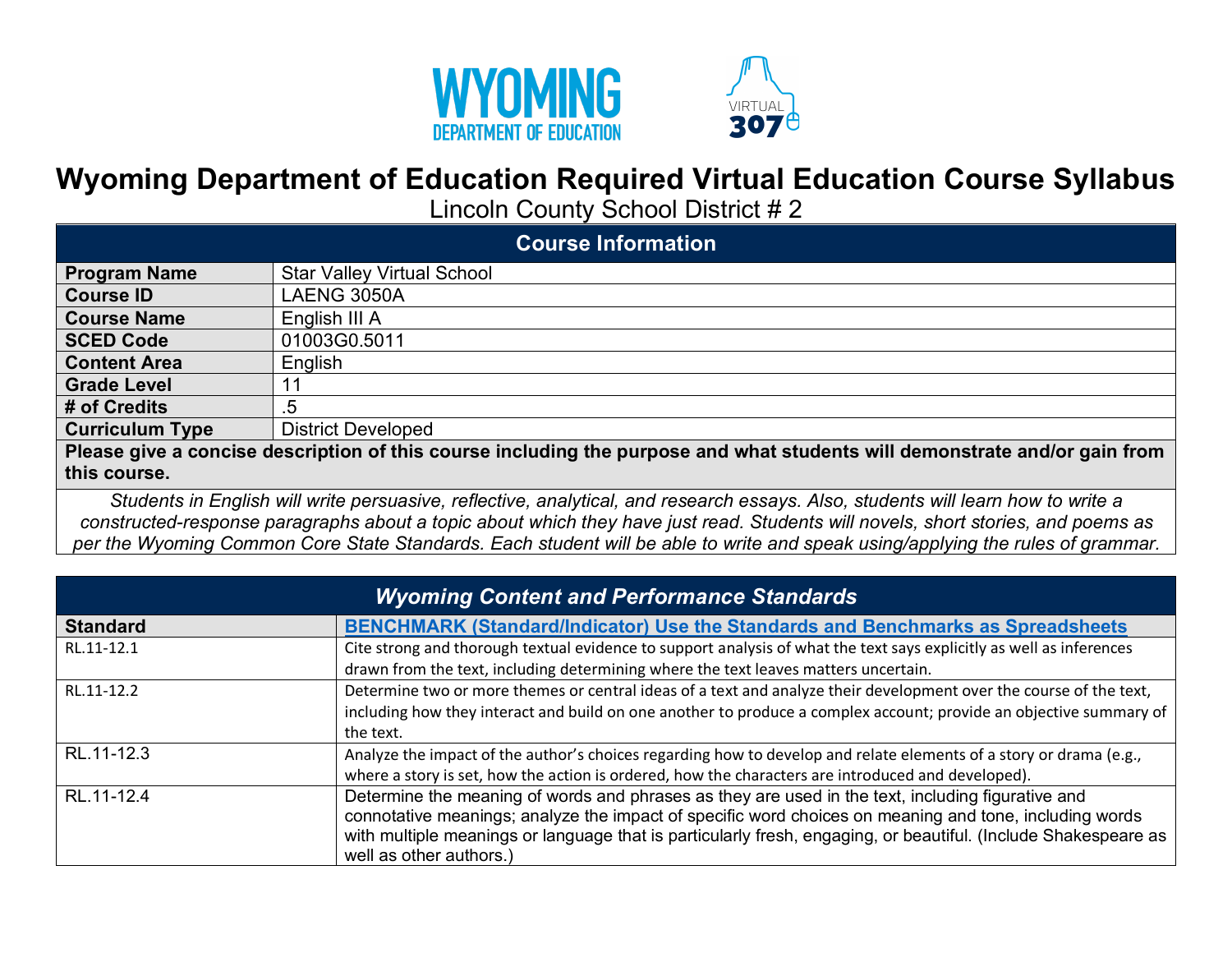



| <b>Wyoming Content and Performance Standards</b> |                                                                                                                         |  |
|--------------------------------------------------|-------------------------------------------------------------------------------------------------------------------------|--|
| RL.11-12.5                                       | Analyze how an author's choices concerning how to structure specific parts of a text (e.g., the choice of where to      |  |
|                                                  | begin or end a story, the choice to provide a comedic or tragic resolution) contribute to its overall structure and     |  |
|                                                  | meaning as well as its aesthetic impact.                                                                                |  |
| RL.11-12.6                                       | Analyze a case in which grasping point of view requires distinguishing what is directly stated in a text from           |  |
|                                                  | what is really meant (e.g., satire, sarcasm, irony, or understatement).                                                 |  |
| RL.11-12.7                                       | Analyze multiple interpretations of a story, drama, or poem (e.g., recorded or live production of a play or recorded    |  |
|                                                  | novel or poetry), evaluating how each version interprets the source text. (Include at least one play by Shakespeare     |  |
|                                                  | and one play by an American dramatist.)                                                                                 |  |
| RL.11-12.9                                       | Demonstrate knowledge of eighteenth-, nineteenth- and early-twentieth-century foundational works of American            |  |
|                                                  | literature, including how two or more texts from the same period treat similar themes or topics.                        |  |
| RL.11-12.10                                      | By the end of grade 11, read and comprehend literature, including stories, dramas, and poems, in the grades 11–CCR      |  |
|                                                  | text complexity band proficiently, with scaffolding as needed at the high end of the range. By the end of grade 12,     |  |
|                                                  | read and comprehend literature, including stories, dramas, and poems, at the high end of the grades 11-CCR text         |  |
|                                                  | complexity band independently and proficiently                                                                          |  |
| RI.11-12.1                                       | Cite strong and thorough textual evidence to support analysis of what the text says explicitly as well as inferences    |  |
|                                                  | drawn from the text, including determining where the text leaves matters uncertain.                                     |  |
| RI.11-12.2                                       | Determine two or more central ideas of a text and analyze their development over the course of the text, including      |  |
|                                                  | how they interact and build on one another to provide a complex analysis; provide an objective summary of the text.     |  |
| RI.11-12.3                                       | Analyze a complex set of ideas or sequence of events and explain how specific individuals, ideas, or events interact    |  |
|                                                  | and develop over the course of the text.                                                                                |  |
| RI.11-12.4                                       | Determine the meaning of words and phrases as they are used in a text, including figurative, connotative, and           |  |
|                                                  | technical meanings; analyze how an author uses and refines the meaning of a key term or terms over the course of a      |  |
|                                                  | text (e.g., how Madison defines faction in Federalist No. 10).                                                          |  |
| RI.11-12.5                                       | Analyze and evaluate the effectiveness of the structure an author uses in his or her exposition or argument, including  |  |
|                                                  | whether the structure makes points clear, convincing, and engaging.                                                     |  |
| RI.11-12.6                                       | Determine an author's point of view or purpose in a text in which the rhetoric is particularly effective, analyzing how |  |
|                                                  | style and content contribute to the power, persuasiveness, or beauty of the text.                                       |  |
| RI.11-12.7                                       | Integrate and evaluate multiple sources of information presented in different media or formats (e.g., visually,         |  |
|                                                  | quantitatively) as well as in words in order to address a question or solve a problem.                                  |  |
| $W.11 - 12.1$                                    | Write arguments to support claims in an analysis of substantive topics or texts, using valid reasoning and relevant and |  |
|                                                  | sufficient evidence.                                                                                                    |  |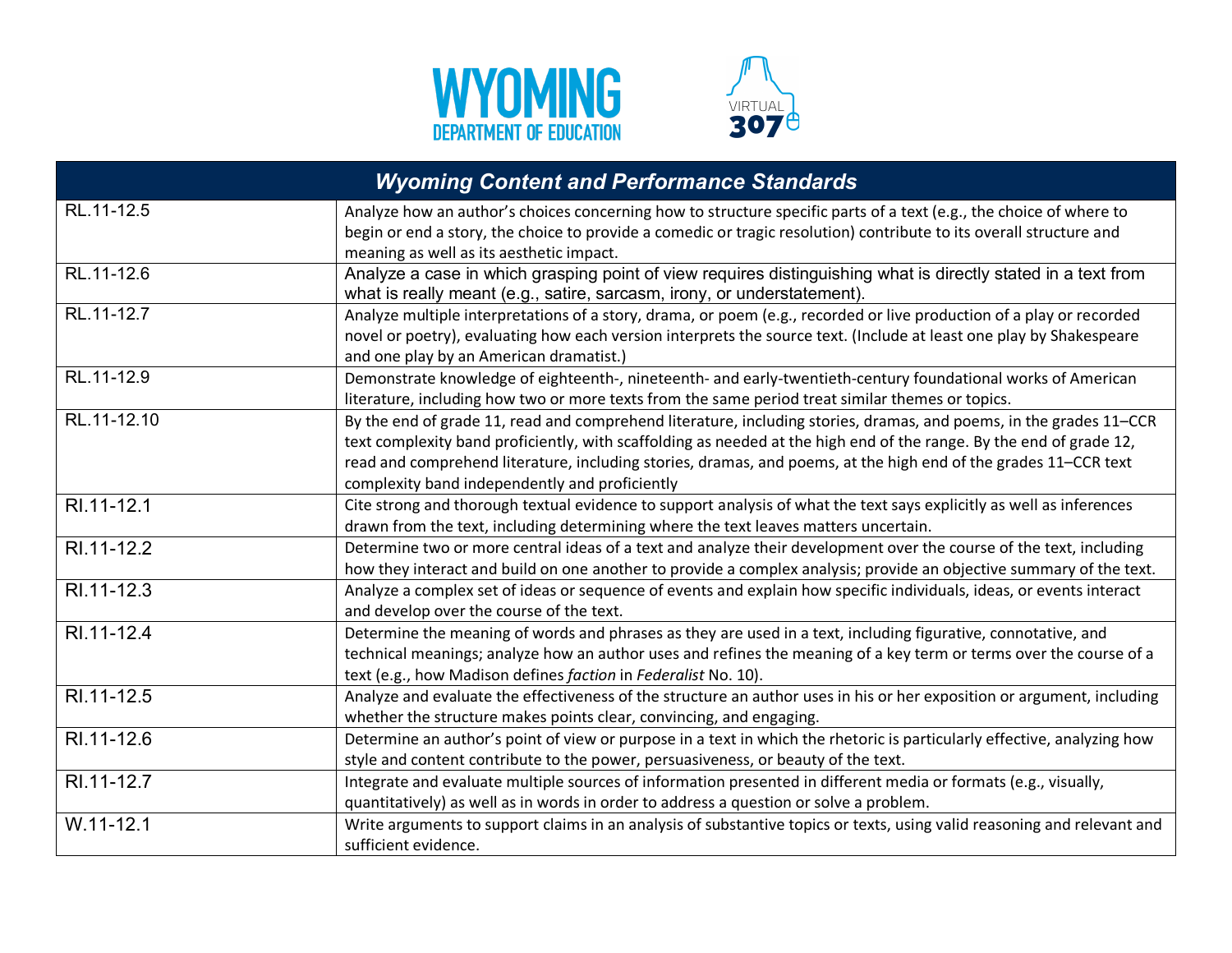



| <b>Wyoming Content and Performance Standards</b> |                                                                                                                         |  |
|--------------------------------------------------|-------------------------------------------------------------------------------------------------------------------------|--|
| $W.11-12.2$                                      | Write informative/explanatory texts to examine and convey complex ideas, concepts, and information clearly and          |  |
|                                                  | accurately through the effective selection, organization, and analysis of content.                                      |  |
| $W.11 - 12.4$                                    | Produce clear and coherent writing in which the development, organization, and style are appropriate to task,           |  |
|                                                  | purpose, and audience. (Grade-specific expectations for writing types are defined in standards 1-3 above.)              |  |
| $W.11 - 12.5$                                    | Develop and strengthen writing as needed by planning, revising, editing, rewriting, or trying a new approach, focusing  |  |
|                                                  | on addressing what is most significant for a specific purpose and audience. (Editing for conventions should             |  |
|                                                  | demonstrate command of Language standards 1-3 up to and including grades 11-12 on page 54.)                             |  |
| $W.11 - 12.6$                                    | Use technology, including the Internet, to produce, publish, and update individual or shared writing products in        |  |
|                                                  | response to ongoing feedback, including new arguments or information.                                                   |  |
| W.11-12.7                                        | Conduct short as well as more sustained research projects to answer a question (including a self-generated question)    |  |
|                                                  | or solve a problem; narrow or broaden the inquiry when appropriate; synthesize multiple sources on the subject,         |  |
|                                                  | demonstrating understanding of the subject under investigation.                                                         |  |
| $W.11 - 12.8$                                    | Gather relevant information from multiple authoritative print and digital sources, using advanced searches effectively; |  |
|                                                  | assess the strengths and limitations of each source in terms of the task, purpose, and audience; integrate information  |  |
|                                                  | into the text selectively to maintain the flow of ideas, avoiding plagiarism and overreliance on any one source and     |  |
|                                                  | following a standard format for citation.                                                                               |  |
| $L.11 - 12.1$                                    | Demonstrate command of the conventions of standard English grammar and usage when writing or speaking.                  |  |
| $L.11 - 12.2$                                    | Demonstrate command of the conventions of standard English capitalization, punctuation, and spelling when writing.      |  |
| $L.11 - 12.3$                                    | Apply knowledge of language to understand how language functions in different contexts, to make effective choices       |  |
|                                                  | for meaning or style, and to comprehend more fully when reading or listening.                                           |  |
| $L.11 - 12.5$                                    | Demonstrate understanding of figurative language, word relationships, and nuances in word meanings.                     |  |

| <b>Scope and Sequence</b>                                                                                                                                                                                                                                    |                     |                                                                                                                                                                                                                                                                                                                                                                                                                                                              |  |  |
|--------------------------------------------------------------------------------------------------------------------------------------------------------------------------------------------------------------------------------------------------------------|---------------------|--------------------------------------------------------------------------------------------------------------------------------------------------------------------------------------------------------------------------------------------------------------------------------------------------------------------------------------------------------------------------------------------------------------------------------------------------------------|--|--|
| <b>Unit Outline</b>                                                                                                                                                                                                                                          | <b>Standard #</b>   | <b>Outcomes</b><br><b>Objectives/Student Centered Goals</b>                                                                                                                                                                                                                                                                                                                                                                                                  |  |  |
| Analytical Reading (Short Stories/Poems taken from<br>Pearson Common Core Literature: The American<br>Experience Units 1-3; Novels/Plays: e.g. The Crucible, The<br>Scarlet Letter, Death of a Salesman, House on Mango<br>Street, The Red Badge of Courage) | RL 1-10, RI 1-10, L | 1. Read closely to determine what the text says explicitly and to make logical<br>inferences from it; cite specific textual evidence when writing or speaking to<br>support conclusions drawn from the text.<br>2. Determine central ideas or themes of a text and analyze their development;<br>summarize the key supporting details and ideas.<br>3. Analyze how and why individuals, events, and ideas develop and interact over<br>the course of a text. |  |  |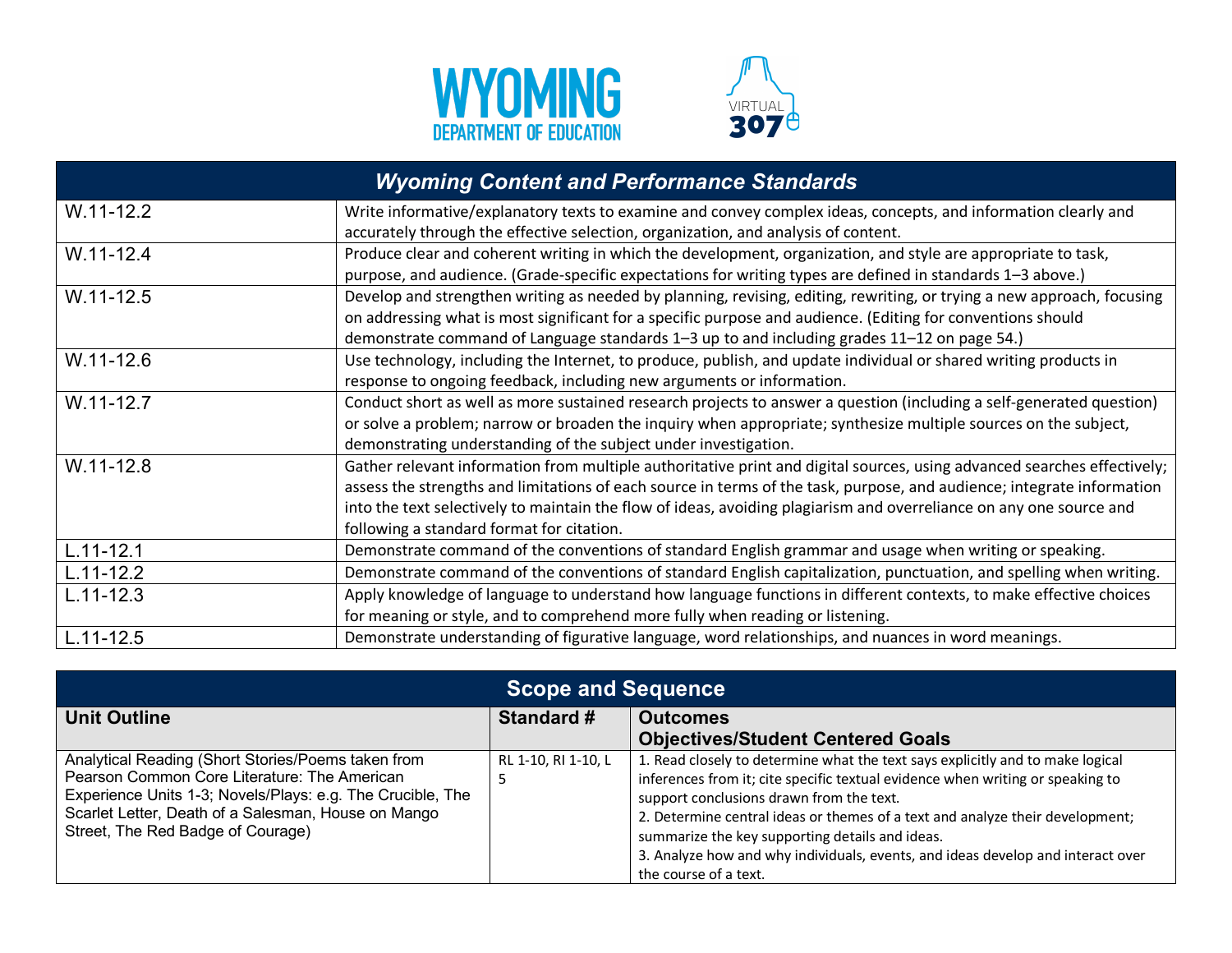



| <b>Scope and Sequence</b>                                                                                                                                                                                                                                                            |              |                                                                                                                                                                                                                                                                                                                                                                                                                                                                                                                                                                                                                                                                                                                                                                                                                                                                                                                                                                                                                                                                                                                                                                                                                                                                                                                                                                                                                                               |  |  |
|--------------------------------------------------------------------------------------------------------------------------------------------------------------------------------------------------------------------------------------------------------------------------------------|--------------|-----------------------------------------------------------------------------------------------------------------------------------------------------------------------------------------------------------------------------------------------------------------------------------------------------------------------------------------------------------------------------------------------------------------------------------------------------------------------------------------------------------------------------------------------------------------------------------------------------------------------------------------------------------------------------------------------------------------------------------------------------------------------------------------------------------------------------------------------------------------------------------------------------------------------------------------------------------------------------------------------------------------------------------------------------------------------------------------------------------------------------------------------------------------------------------------------------------------------------------------------------------------------------------------------------------------------------------------------------------------------------------------------------------------------------------------------|--|--|
|                                                                                                                                                                                                                                                                                      |              | 4. Interpret words and phrases as they are used in a text, including determining<br>technical, connotative, and figurative meanings, and analyze how specific word<br>choices shape meaning or tone.<br>5. Analyze the structure of texts, including how specific sentences, paragraphs, and<br>larger portions of the text (e.g., a section, chapter, scene, or stanza) relate to each<br>other and the whole.<br>6. Integrate and evaluate content presented in diverse formats and media,<br>including visually and quantitatively, as well as in words.<br>8. Delineate and evaluate the argument and specific claims in a text, including the<br>validity of the reasoning as well as the relevance and sufficiency of the evidence.<br>9. Analyze how two or more texts address similar themes or topics in order to build<br>knowledge or to compare the approaches the authors take.                                                                                                                                                                                                                                                                                                                                                                                                                                                                                                                                                  |  |  |
| Argumentative/Explanatory Writing (Analytical Paragraphs<br>and essays for timed and un-timed structures based on<br>readings from "Analytical Readings" section above (e.g.<br>Short Stories/Poems taken from Pearson Common Core<br>Literature: The American Experience Units 1-3) | W 1, 2, 4-10 | 1. Write arguments to support claims in an analysis of substantive topics or texts,<br>using valid reasoning and relevant and sufficient evidence.<br>2. Write informative/explanatory texts to examine and convey complex ideas and<br>information clearly and accurately through the effective selection, organization,<br>and analysis of content.<br>3. Produce clear and coherent writing in which the development, organization, and<br>style are appropriate to task, purpose, and audience.<br>4. Develop and strengthen writing as needed by planning, revising, editing,<br>rewriting, or trying a new approach.<br>5. Use technology, including the Internet, to produce and publish writing and to<br>interact and collaborate with others.<br>6. Conduct short as well as more sustained research projects based on focused<br>questions, demonstrating understanding of the subject under investigation.<br>7. Gather relevant information from multiple print and digital sources, assess the<br>credibility and accuracy of each source, and integrate the information while<br>avoiding plagiarism.<br>8. Draw evidence from literary or informational texts to support analysis, reflection,<br>and research.<br>9. Write routinely over extended time frames (time for research, reflection, and<br>revision) and shorter time frames (a single sitting or a day or two) for a range of<br>tasks, purposes, and audiences. |  |  |
| Subject-verb-pronoun Agreement all rules (Holt and<br>Pearson Common Core Literature).                                                                                                                                                                                               | $L_1 - 3$    | 1. Demonstrate command of the conventions of standard English grammar and<br>usage when writing or speaking.                                                                                                                                                                                                                                                                                                                                                                                                                                                                                                                                                                                                                                                                                                                                                                                                                                                                                                                                                                                                                                                                                                                                                                                                                                                                                                                                  |  |  |